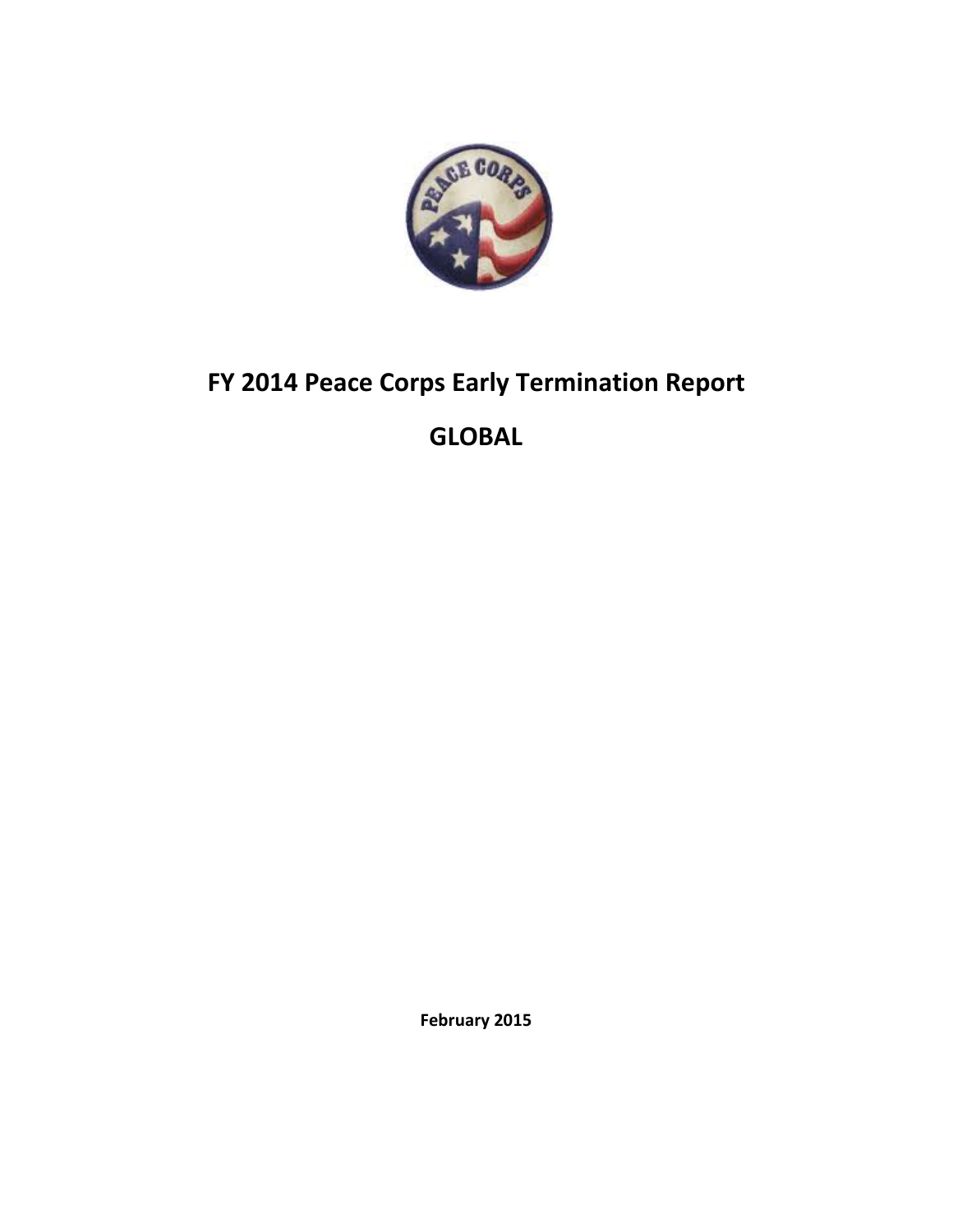#### **Overview**

The Peace Corps advances its mission through the work of Volunteers.<sup>[1](#page-1-0)</sup> As a result, when Volunteers end their service early, the agency experiences a loss on investment—a missed opportunity for Volunteers to have a greater impact on local development and improved cross-cultural understanding around the world. In addition, the unexpected departure of a Volunteer reduces the agency's ability to contribute to the project goals and objectives jointly established by the Peace Corps and the host country. This, in turn, can have a negative effect on the Peace Corps' relationship with the host country.

The Peace Corps has long recognized the significance of early terminations (ETs). The *Peace Corps Manual* establishes the policies and procedures governing the circumstances under which a Peace Corps Volunteer's service may end early. Section 284 stipulates that an ET occurs when a Volunteer "cannot or should not remain in service until his or her projected completion of service (COS) date." This section also identifies the four types of early termination:

Resignation: A resignation is a decision made by a Volunteer who no longer wishes to continue in his/her Peace Corps service.

Medical Separation: If a Volunteer has or develops a medical condition that the Peace Corps cannot medically accommodate or resolve within 45 days, the Volunteer will be medically separated. This decision is made by the Office of Medical Services (OMS) in consultation with the Peace Corps medical officer and, if needed, appropriate medical consultants.

Administrative Separation: Pursuant to the Peace Corps Act, 22 U.S.C. 2504(i), the service of a Volunteer may be terminated at any time at the pleasure of the President of the United States. The authority of the President to terminate service has been delegated to the Director of the Peace Corps. Accordingly, the Director, or anyone to whom the Director delegates such authority, may separate a Volunteer at any time purely at the discretion of the deciding official and as otherwise expressly provided herein. $<sup>2</sup>$  $<sup>2</sup>$  $<sup>2</sup>$ </sup>

Interrupted Service: A Volunteer may be separated with interrupted service status if the country director determines that circumstances beyond the control of the Volunteer make it necessary for the Volunteer to leave his or her present assignment. Because the nature of circumstances leading to interrupted service [is] beyond the Volunteer's control, interrupted service should not be used in lieu of administrative separation.

As required by the Kate Puzey Peace Corps Volunteer Protection Act of 2011, Public Law 112-57, this report provides the annual rate of Volunteer early terminations for fiscal year 2014, as well as data from the previous six fiscal years. In addition to providing the annual early termination rate (comprising all

 $\overline{a}$ 

<span id="page-1-0"></span> $1$  For the purposes of this report, the term "Volunteer" includes anyone who has entered on duty, i.e., both trainees and Volunteers.

<span id="page-1-1"></span> $2$  Volunteers informed by their country director that they will be administratively separated from the Peace Corps are given a 24- hour window to voluntarily resign from their service. If they choose this alternative, they are entered into the database as a resignation.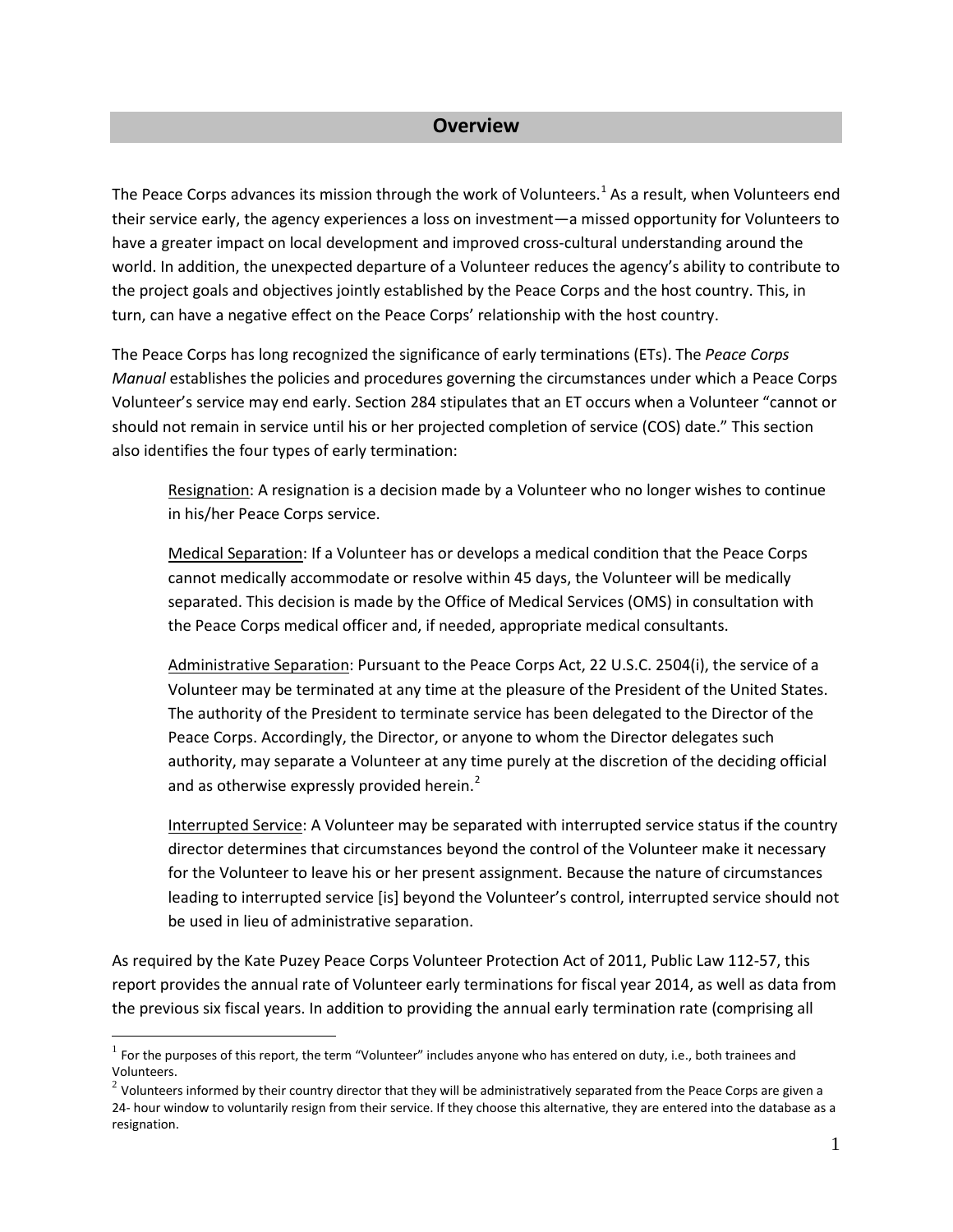four categories of early termination), several of the charts below also include the annual resignation rate in order to tell a more complete story of early termination trends over time.

Two additional rates (cohort and average length of service) are included to provide further context on the tenure of Volunteers. The report includes annual early termination demographic information for the five demographic characteristics on which the Peace Corps collects data.

The source for the early termination data in this report is the agency's Volunteer database (PCVDBMS). Data are entered by post staff and downloaded and cleaned on a quarterly basis by the Office of Strategic Information, Research, and Planning. While data sets are archived to maintain consistency, results for previous fiscal years may fluctuate slightly due to database corrections to individual Volunteer records over time.

The Peace Corps makes significant efforts throughout the recruitment, staging, training, and support of Volunteers to minimize early terminations as much as possible. While the agency continues to target potential causes of early terminations, trends are positive: the two most recent cohorts of Volunteers for which there is complete data (Volunteers who began their service in fiscal years 2010 and 2011) have the two lowest ET rates in the history of the Peace Corps. $3$ 

 $\overline{a}$ 

<span id="page-2-0"></span><sup>&</sup>lt;sup>3</sup> See the early termination rate by fiscal year cohort on Page 6. The 23.2% rate for FY 2010 and the 23.7% rate for FY 2011 are historic lows.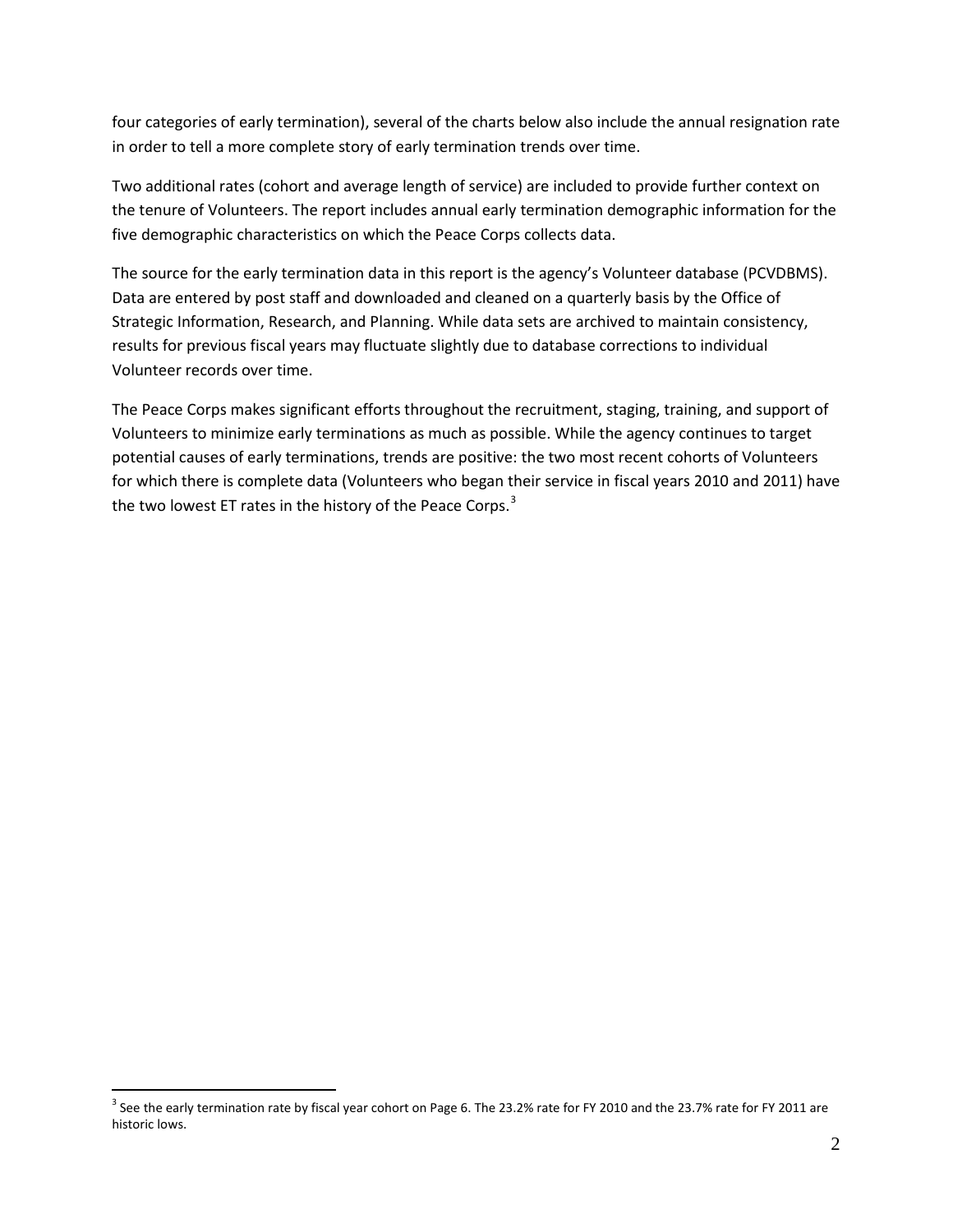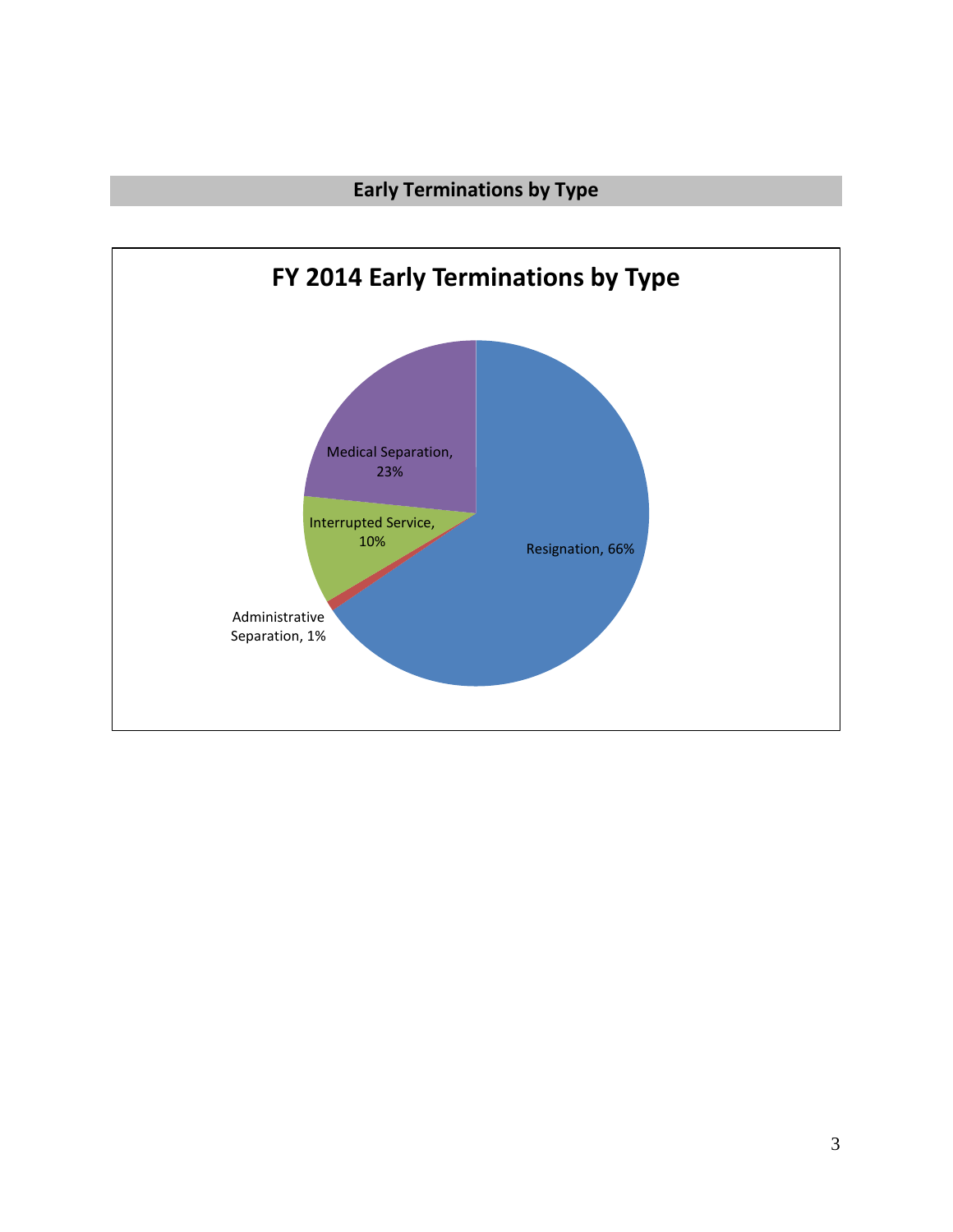

## **Annual Early Termination and Resignation Rates**

#### **Calculation**

The annual ET rate is calculated as the number of Volunteers who terminated their service from the Peace Corps early during the fiscal year divided by the total number of Volunteers who served at any time during the fiscal year.

Annual Early Termination Rate = 
$$
\left(\frac{\text{Number of Volumbers Early Terminating in a Fiscal Year}}{\text{Total Number of Volumbers Serving in a Fiscal Year}}\right) \times 100\%
$$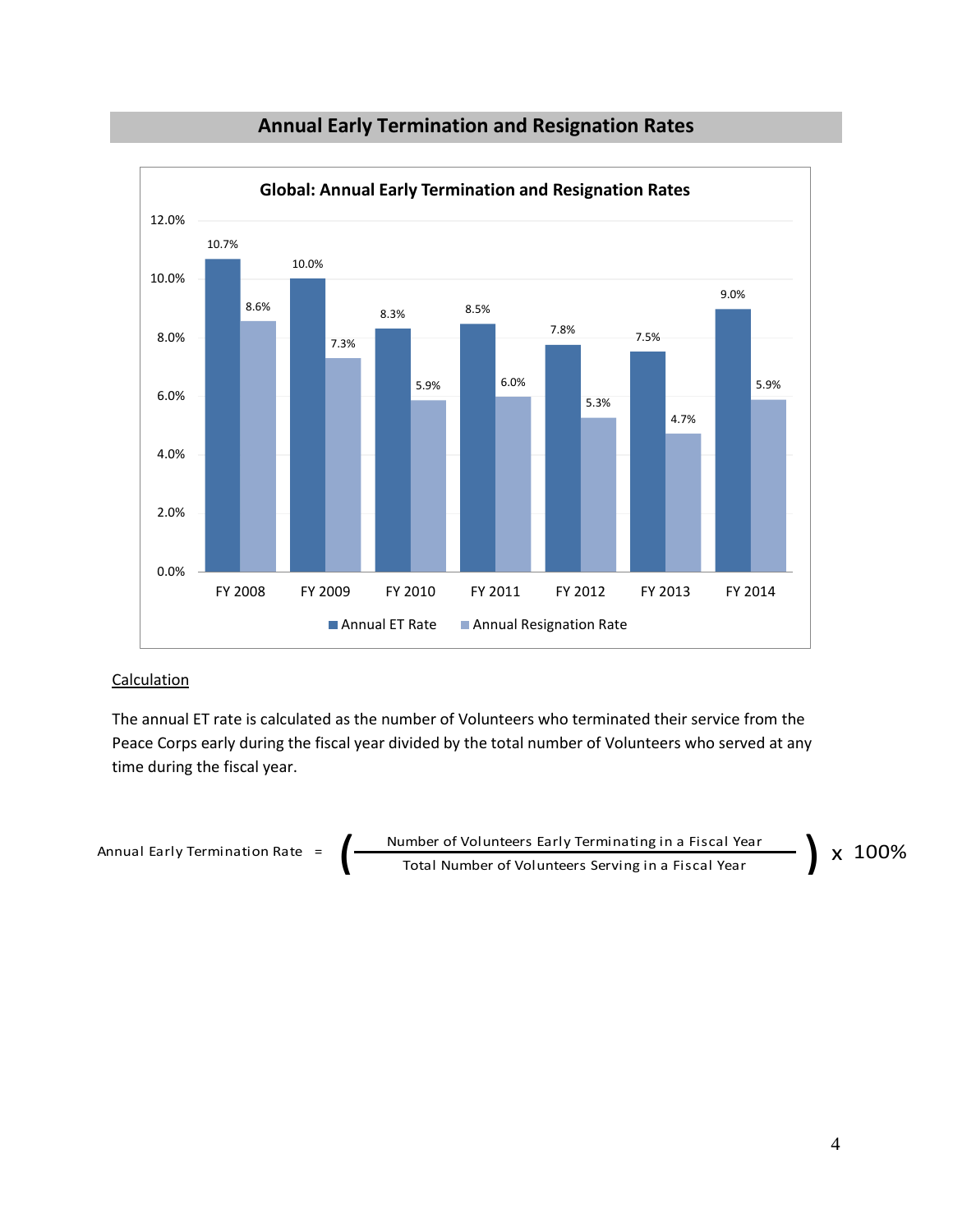

## **Cohort Early Termination and Resignation Rates**

#### **Calculation**

 $\overline{a}$ 

To develop the cohort early termination rate, a dataset is created by identifying every Volunteer whose enter-on-duty date (when the individual arrives at staging) occurred in the fiscal year. The cohort ET rate is then calculated as the number of Volunteers in the fiscal year cohort who early terminated at any point in their service divided by the total number of Volunteers in that fiscal year cohort.<sup>[4](#page-5-0)</sup>



<span id="page-5-0"></span><sup>&</sup>lt;sup>4</sup> Given that standard Peace Corps service lasts 27 months, data is not yet available for the FY 2012 cohort of Volunteers.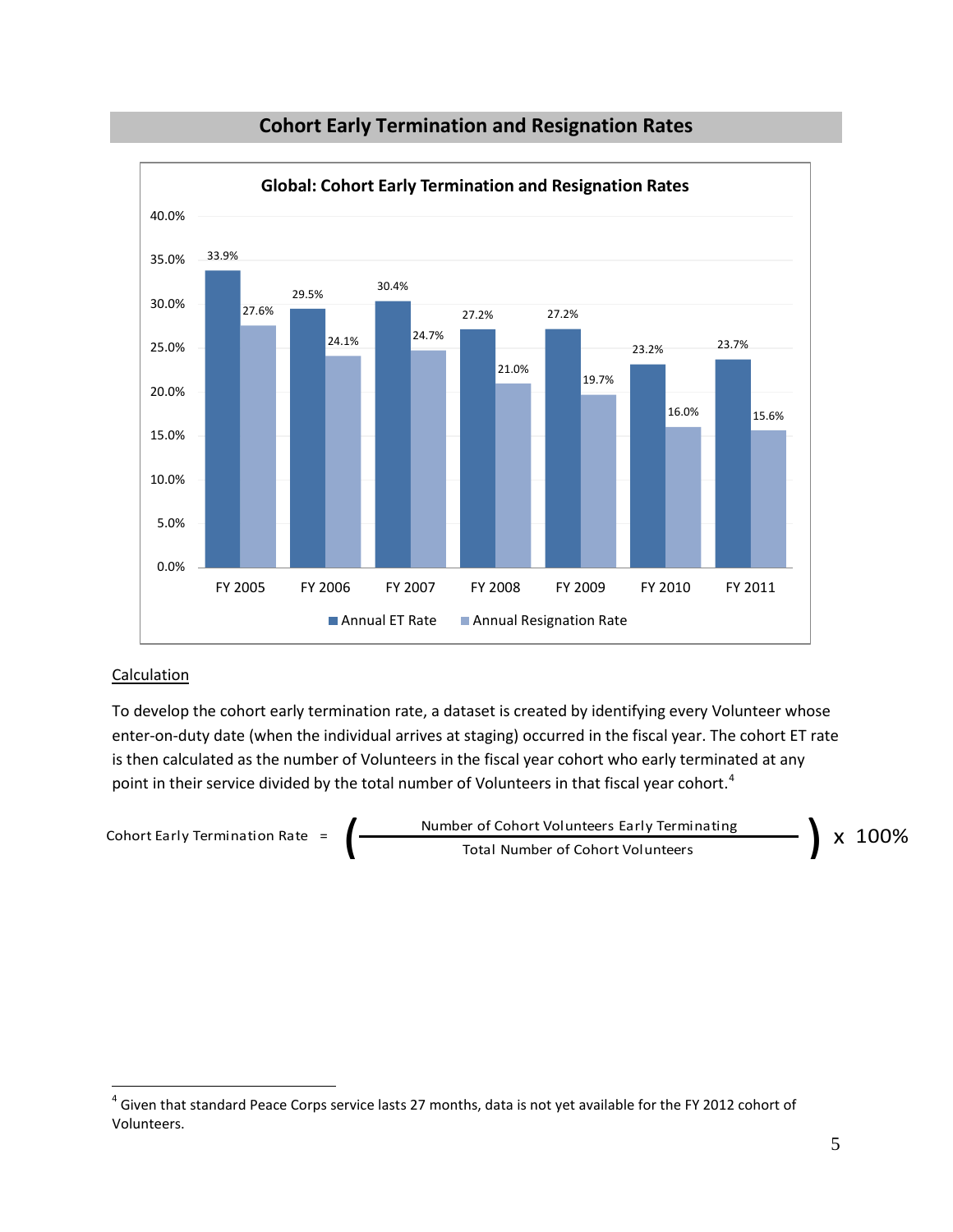## **Average Length of Service**



#### Calculation

To develop the average length of service, a dataset is created by measuring the number of months served by every Volunteer who concludes his or her service in a fiscal year. The length of service period begins with the Volunteer's enter-on-duty (EOD) date (when the individual arrives at staging) and ends with either their COS or ET date. The average length of service is calculated by dividing the total number of months served by all Volunteers who left service in the fiscal year by the total number of Volunteers who ended their service in the same fiscal year.

```
Average Length of Service =
```
Total Number of Months Served by Volunteers in Fiscal Year

Number of Volunteers Completing or Ending Service in Fiscal Year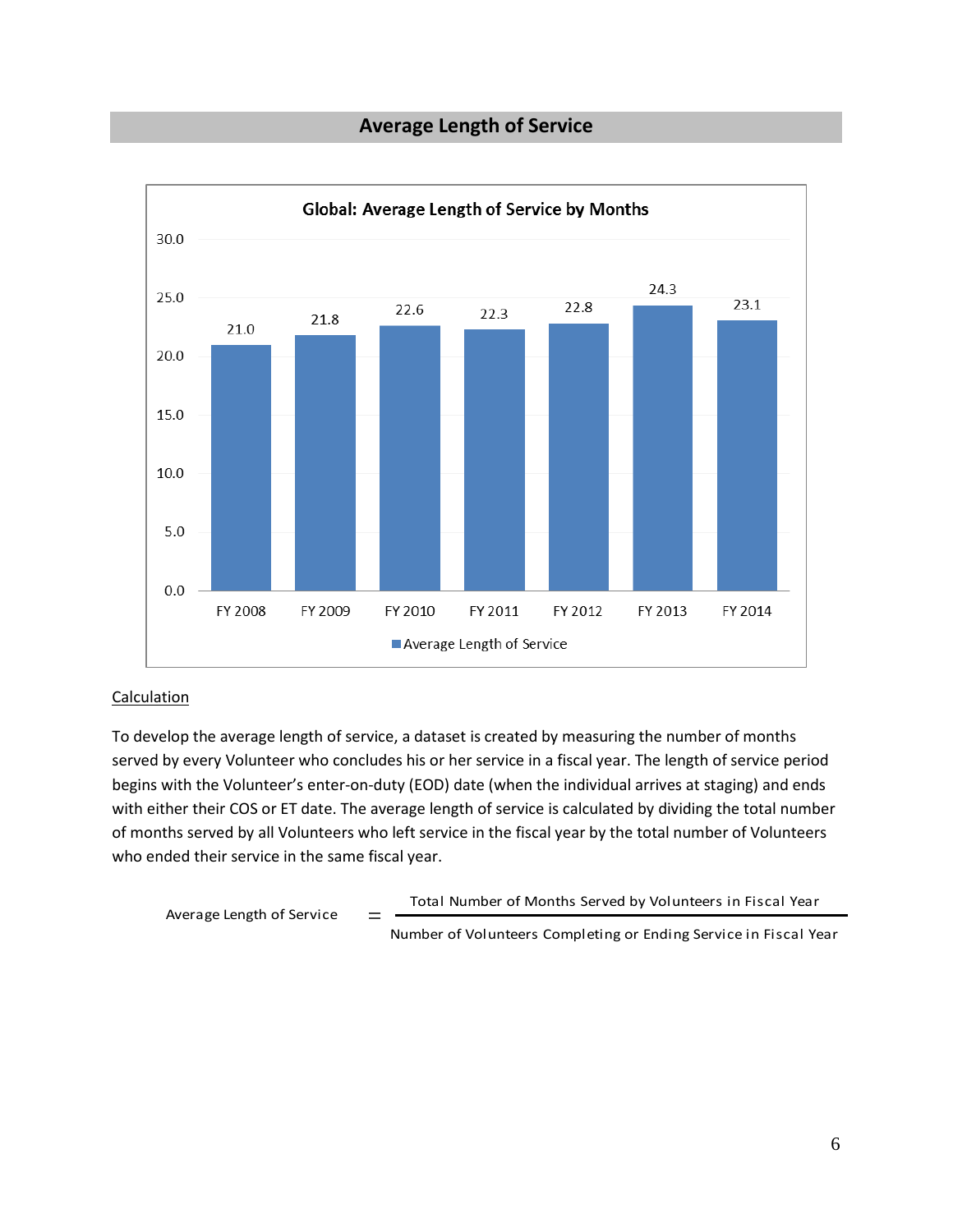## **Annual Early Termination Demographic Data – Sex**





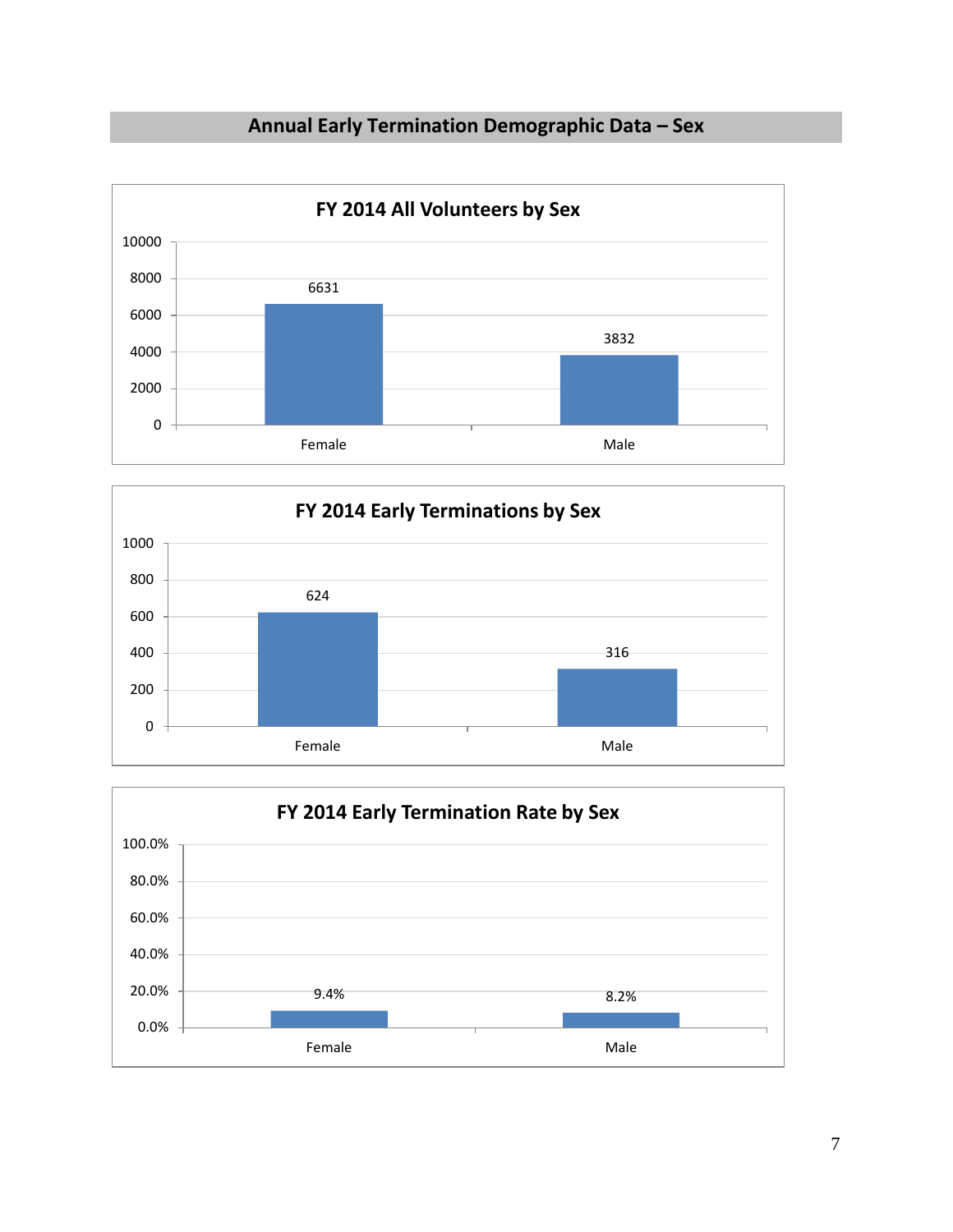





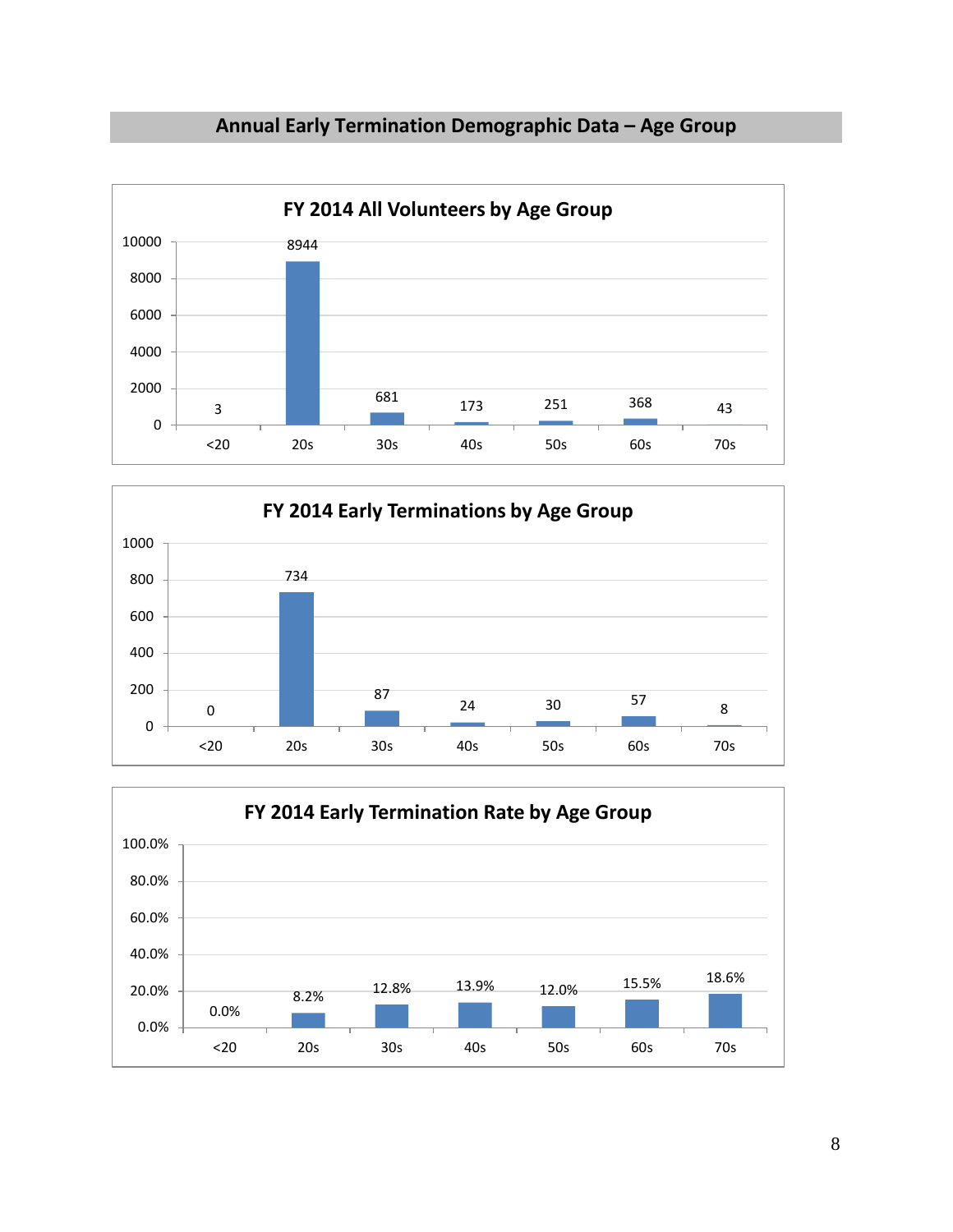







<span id="page-9-0"></span> $^5$  As reported at the time of submitting the Peace Corps application or upon a change to marital status during service.

 $\overline{a}$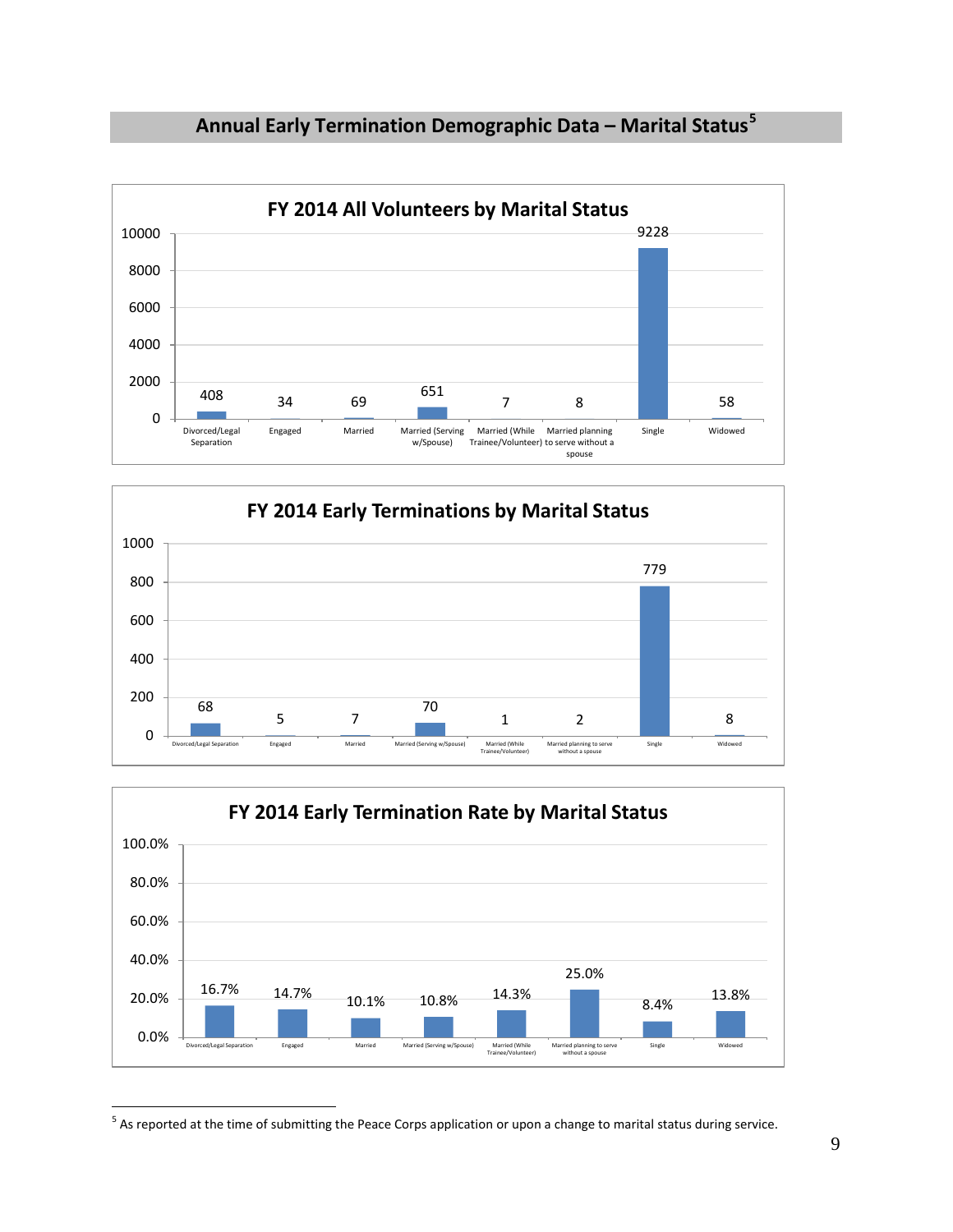





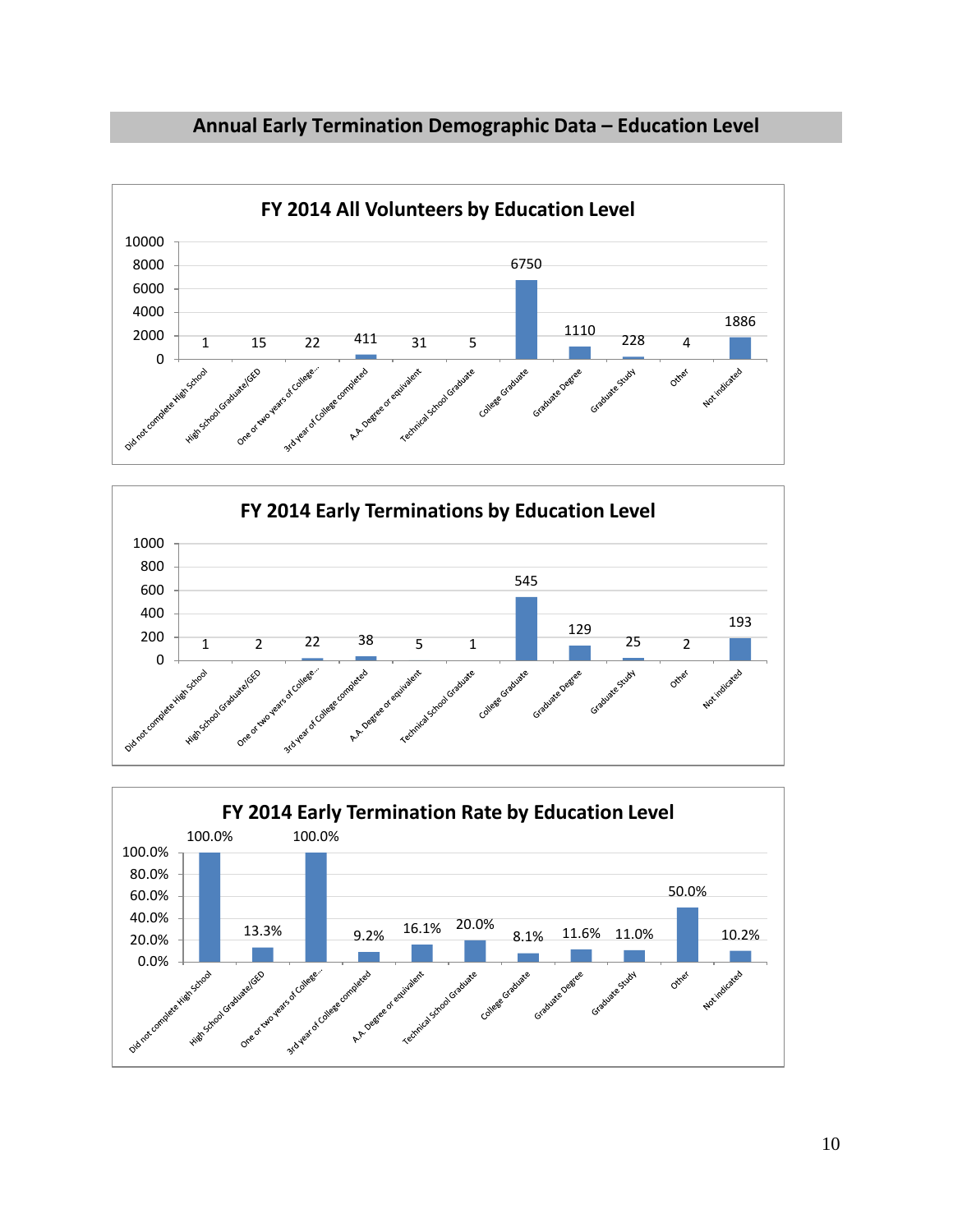